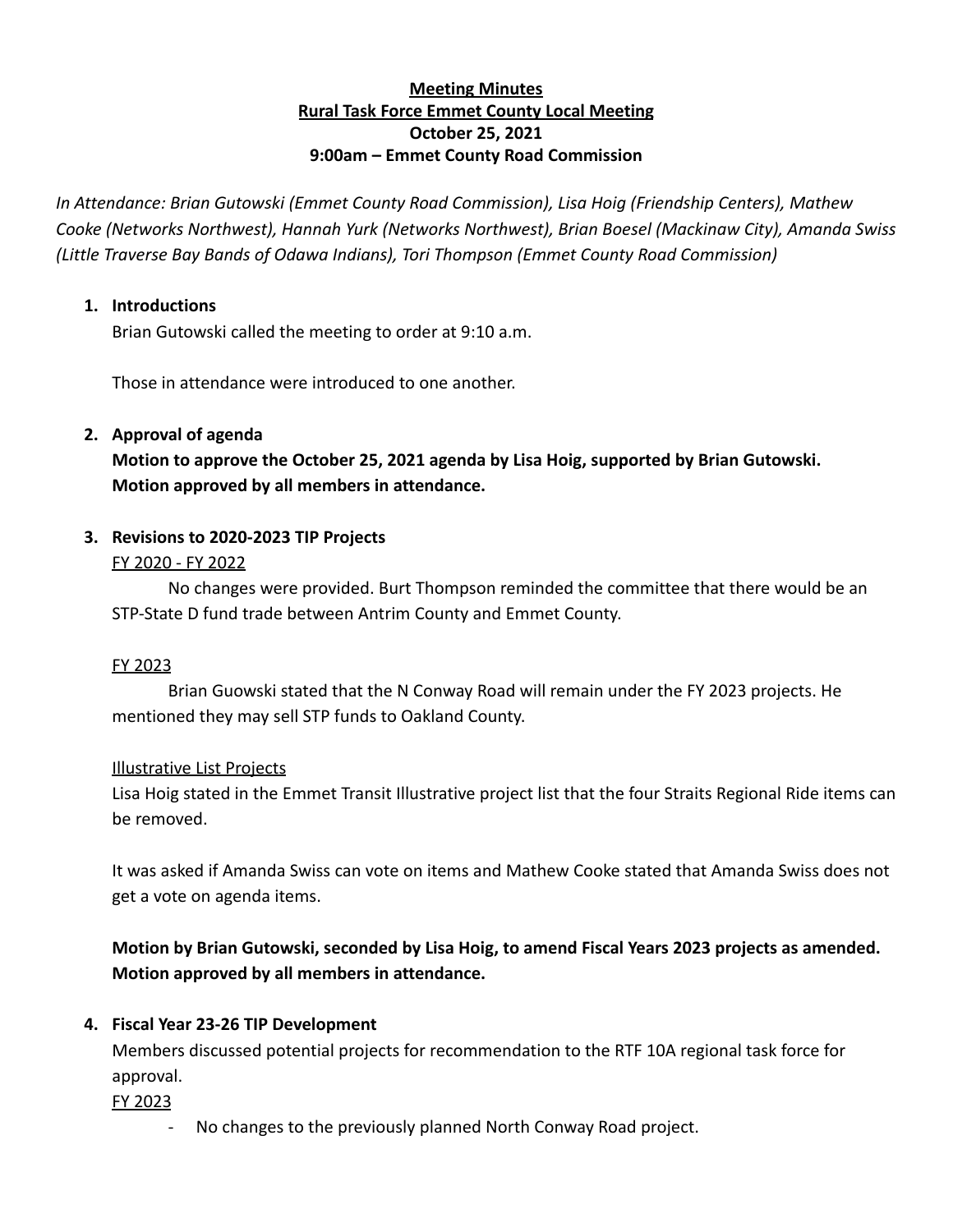- Transit and Mackinaw City provided no projects.

# FY 2024

- Brian Gutowski provided an overview of the E. Hathaway Road project that will take place from N. Conway Road to Mink Road which is 1.508 miles long. STP cost is \$544,000, local match is \$63,500, State D is \$70,000, and the total cost will equal \$667,500. He stated that this will connect the all season road network to Powers Road.
- Brian Gutowski noted that Emmet County may trade State D funds with Charlevoix County and that Emmet County may participate in the Federal-aid Exchange with either MDOT or Oakland County.

# FY 2025

- Brian Gutowski provided an overview of the Robinson Road project that will take place .25 miles west of Durkalic Road to .10 miles west of N. Ayr Road which is 1.30 miles long. STP cost is \$554,000, local match is \$66,500, State D is \$72,000, and the total cost will equal \$692,500.
- Brian Gutowski noted that Emmet County may trade State D funds with Charlevoix County and that Emmet County may participate in the Federal-aid Exchange with either MDOT or Oakland County.

# FY 2026

- Brian Gutowski provided an overview of the Robinson Road project that will take place .10 miles west of N. Ayr Road to N. Pleasantview road which is 1.31 miles long. STP cost is \$565,000, local match is \$67,250, State D is \$74,000, and the total cost will equal \$706,250.00.
- Brian Gutowski noted that Emmet County may trade State D funds with Charlevoix County and that Emmet County may participate in the Federal-aid Exchange with either MDOT or Oakland County.

**Motion by Lisa Hoig, seconded by Brian Gutowski, to recommend the discussed and approved projects as Emmet County's FY 23-26 projects for RTF 10A consideration and approval. Motion approved by all members in attendance.**

## **5. Public Comments**

Mathew Cooke stated it is great to have Brian's Gutowski forms and it will help him enter the information into JobNet.

Brian Gutowski shared that he received an email from MDOT regarding the Highway Infrastructure Program Coronavirus Response and Relief Supplemental Appropriations Act. Mathew Cooke stated that he would contact Josh Grab at MDOT to find out more information and share with Brian Gutowski.

Amanda Swiss provided an update on the TIP Projects for the Little Traverse Bay Bands of Odawa Indians, which included: